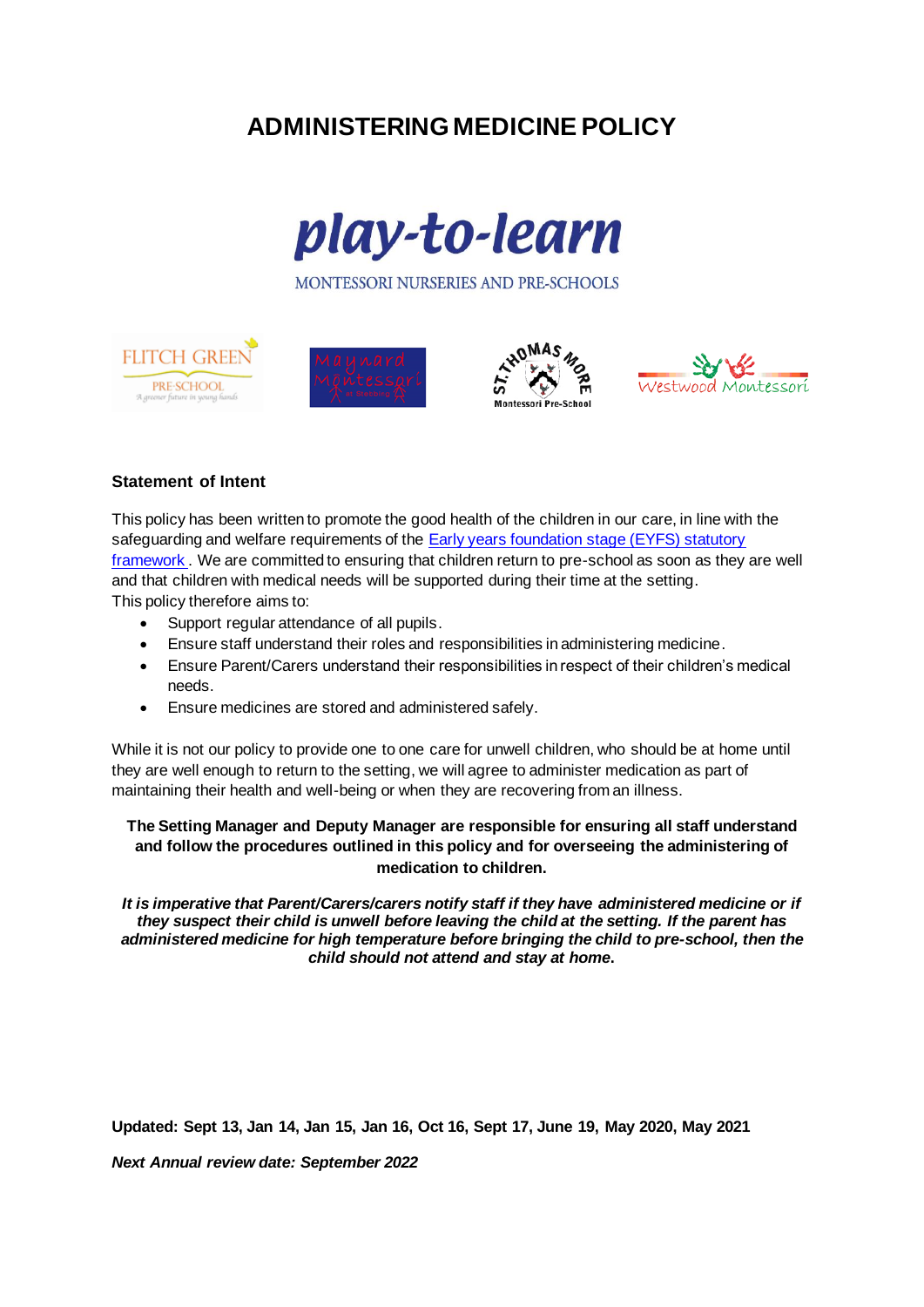# **Administering Medicines**

We ensure that where medicines are necessary to maintain the health of the child, they are given correctly and in accordance with legal requirements. In many cases, it is possible for children's GPs to prescribe medicine that can be taken at home in the morning and evening. As far as possible, administering medicines will only be carried out where it would be detrimental to the child's health if not given in the setting.

If a child has not taken a medication before, especially a child under three, it is advised that the parent keeps the child at home for the first 48 hours to ensure there are no adverse effects, as well as to give time for the medication to take effect.

Our staff are responsible for the correct administration of medication to children, and this includes ensuring that parent consent forms have been completed, that medicines are stored correctly and that records are kept according to our procedures.

# **Procedures**

- Children taking prescribed medication must be well enough to attend the setting.
- We only usually administer medication when it has been prescribed for a child by a doctor. It must be in-date, prescribed for the current condition and have the dispensing pharmacy label attached.
- Non-prescription medication, such as pain or fever relief (e.g. Calpol) and teething gel cannot be routinely administered. **Please note:** *In an emergency we may administer children's paracetamol (un-prescribed) for children with the verbal consent of the Parent/Carers in the case of a high temperature. This is to prevent febrile convulsion and where a parent or named person is on their way to collect the child.*
- Parent/Carers are required to keep the preschool fully informed of any changes to their child's health.
- At the time of admission to the setting, Parent/Carers' written permission for emergency medical advice or treatment is sought. Parent/Carers sign and date their written approval.
- Parent/Carers sign consent on the Enrolment form to allow staff to call an ambulance in the event of an emergency, on the understanding that Parent/Carers have been informed and are on their way to the hospital.
- Parent/Carers of children with specific medical or allergy needs are required to complete a separate healthcare form, permission to administer medicine and provide written evidence from a hospital/doctor of the care required.
- If a child becomes ill while at the preschool, staff will make every effort to make the child comfortable until the parent arrives.
- Staff will contact Parent/Carers in order to arrange for the child to be collected. If Parent/Carers cannot be contacted, the Preschool Manager will contact the emergency contact persons and arrange for the child to be collected.
- If a child is prescribed Antibiotics, then we request that the child does not attend the setting for at least 48hrs, this will give the child a chance to start recovery.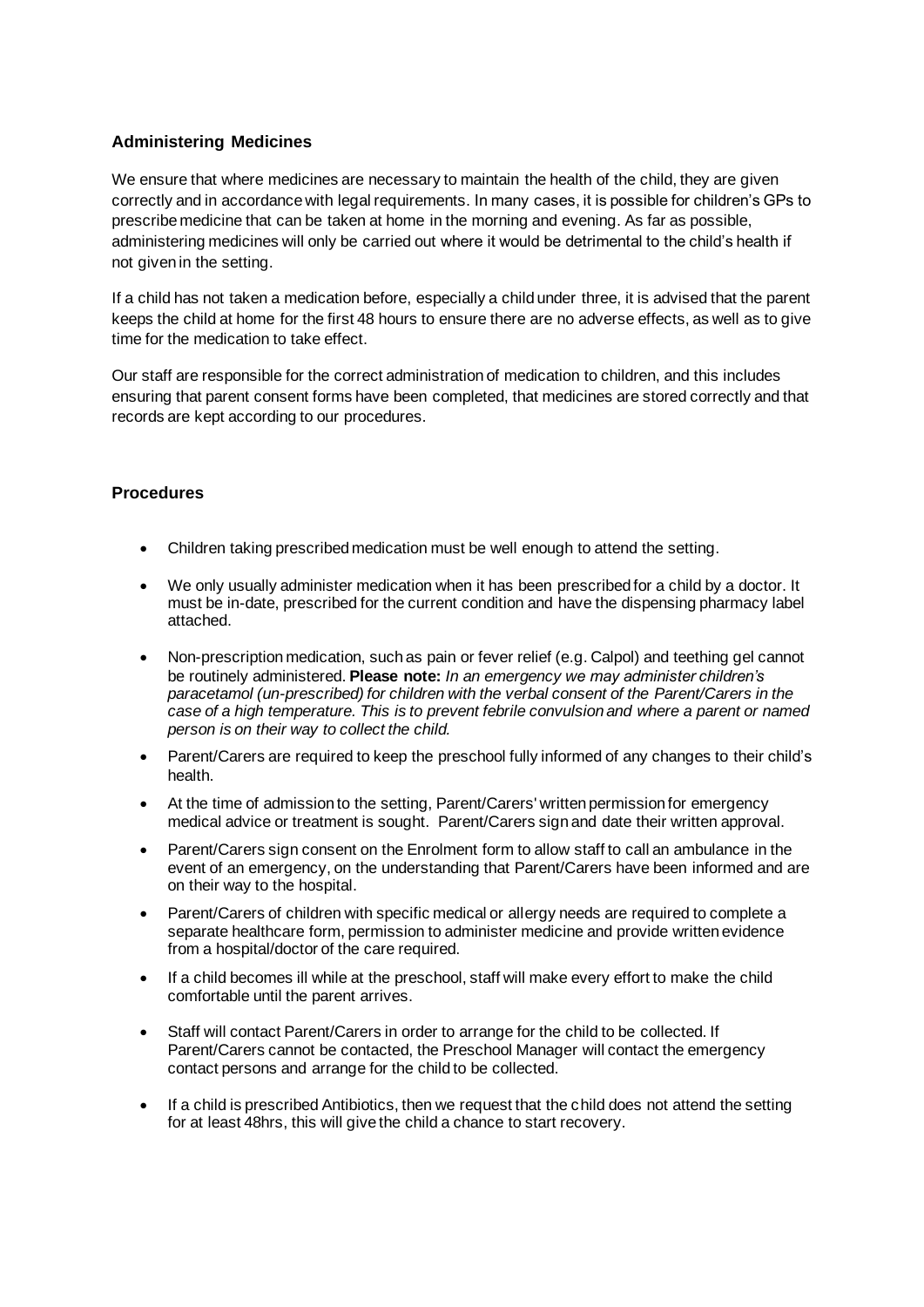- In the case of a child being in pain through an illness, while on antibiotics or not, then the child will certainly need to be at home recovering where one to one care may be given and the child will not have to cope with the demands of group care.
- Medicines can only be accepted for children with ongoing non-infectious ailments or where a course of medicine is being completed, e.g. antibiotics.

## **Administration of medication**

- The administering of non-prescribed medication is recorded in the same way as any other medication.
- If the administration of prescribed medication requires medical knowledge, we obtain individual training for the relevant member of staff, by a health professional.
- No child may self-administer. Where children are capable of understanding when they need medication, for example with asthma, they should be encouraged to tell their key person what they need. However, this does not replace staff vigilance in knowing and responding when a child requires medication.
- All medication must be in-date, in the original container and clearly labelled with the child's name.
- All medicines are inaccessible to the children.
- Parent/Carers must give prior written permission for the administration of medication. The staff member receiving the medication will ask the parent to sign a consent form stating the following information. No medication may be given without these details being provided:
	- the full name of child and date of birth
	- the name of medication and strength;
	- who prescribed it;
	- the dosage and times to be given in the setting;
	- the method of administration:
	- how the medication should be stored and its expiry date;
	- any possible side effects that may be expected
	- the parent must sign and confirm the date and time of the last dose given to the child
	- the signature of the parent, their printed name and the date
- Children's prescribed medicines are stored in their original containers, are clearly labelled and are inaccessible to the children. On receiving the medication, the member of staff checks that it is in date and prescribed specifically for the current condition.
	- name of the child;
	- name and strength of the medication;
	- name of the doctor that prescribed it;
	- date and time of the dose:
	- dose given and method;
	- signature of the person administering the medication and a witness
	- parent's signature to acknowledge medication given and timings

#### **Medication to manage dietary or allergy conditions**

• If Parent/Carers wish us to administer medicines whilst their child is at preschool for dietary or allergy reasons, a Healthcare Plan will need to be completed.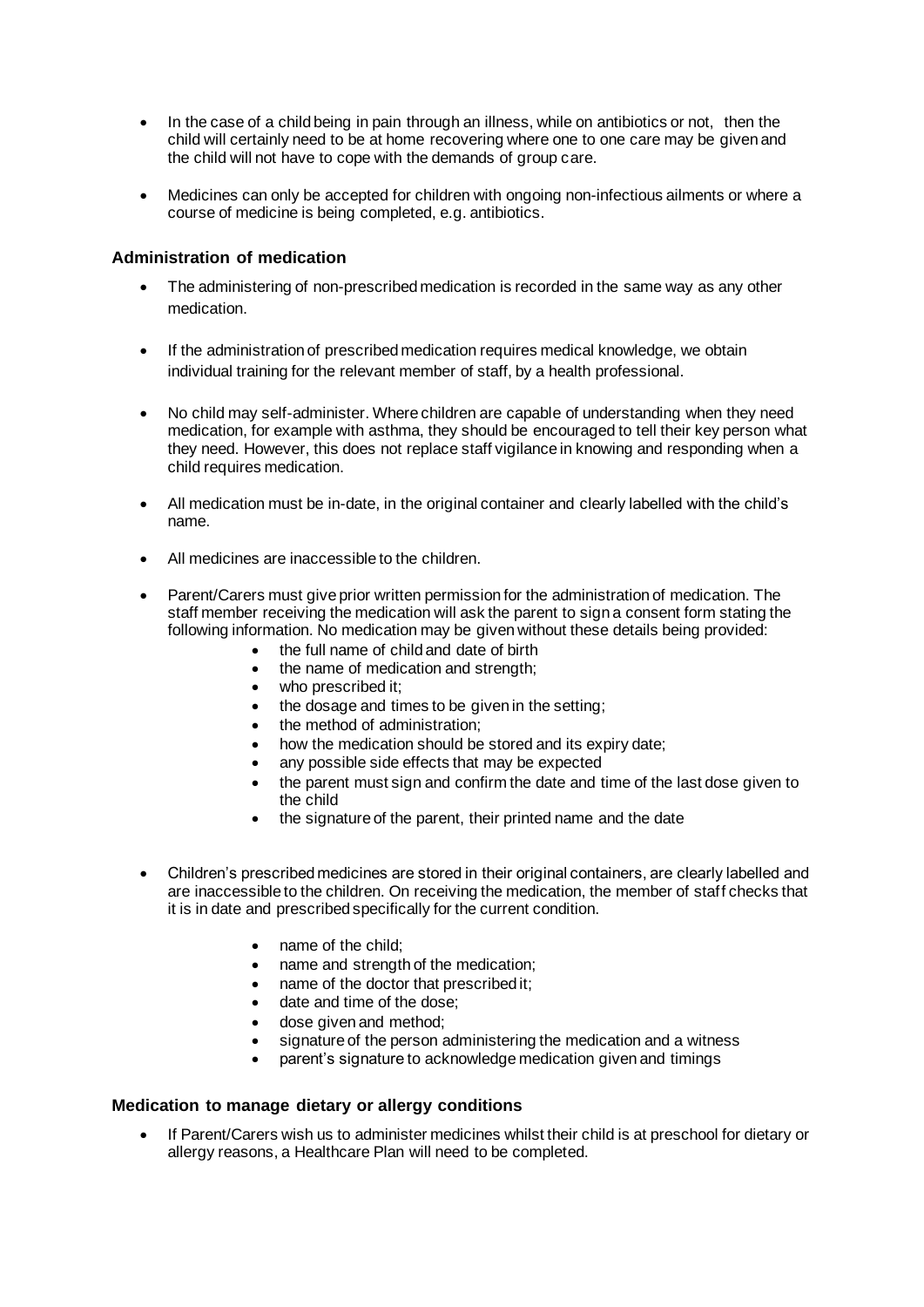- The medicines are kept in an individual, clear plastic box, clearly labelled and out of reach of any children.
- We will only accept in date, prescription medicine with prescription information on the bottle or container.
- Parent/Carers must give prior written permission for the administration of medication by completing a Health Care plan
	- name of the child,
	- name/s of parent(s),
	- date the medication starts.
	- the name of the medication and prescribing doctor,
	- the dose and times
	- how and when the medication is to be administered.

## **Long term medical conditions requiring continual medication**

- A healthcare plan is drawn up for each child including the key person's role and what information must be shared with other staff.This is the responsibility of the Pre-school Manager alongside the key person. Other medical or social care personnel may need to be involved in the health care plan and ongoing risk assessments.
- Parent/Carers will also contribute to a Healthcare Plan. They should be shown around the setting, understanding routines and activities and point out anything which they think maybe a risk factor for their child.
- For some medical conditions staff will need to have training in basic understanding of the condition as well as how the medication is to be administered correctly. The training needs for staff, is part of the health care plan.
- The healthcare plan includes vigorous activities and any other preschool activities that may give cause for concern regarding an individual child's health needs.
- The healthcare plan includes arrangements for taking medicines on outings and the child's GP's advice is sought, if necessary where there are concerns.
- The healthcare plan should include the measures to be taken in an emergency.
- The healthcare plan is reviewed every six months or more if necessary. This includes reviewing the medication e.g. changes to the medication or dosage, any side effects noted etc.
- Parent/Carers/carers receive a copy of the Healthcare plan and each contributor, including the Parent/Carers, sign to acknowledge and confirm the contents.

#### **One off Medicines**

- If Parent/Carers wish us to administer 'one off' medicines whilst their child is a nursery, then a 'medicine administering form 'is completed.
- Staff will keep medicines in a refrigerator or cupboard as required, inaccessible to the children and in a plastic box.
- Parent/Carers must give prior written permission for the administration of medication by completing a Medicine Administering form
	- name of the child,
	- name/s of parent(s),
	- date the medication starts,
	- the name of the medication and prescribing doctor,
	- the dose and times
	- how and when the medication is to be administered.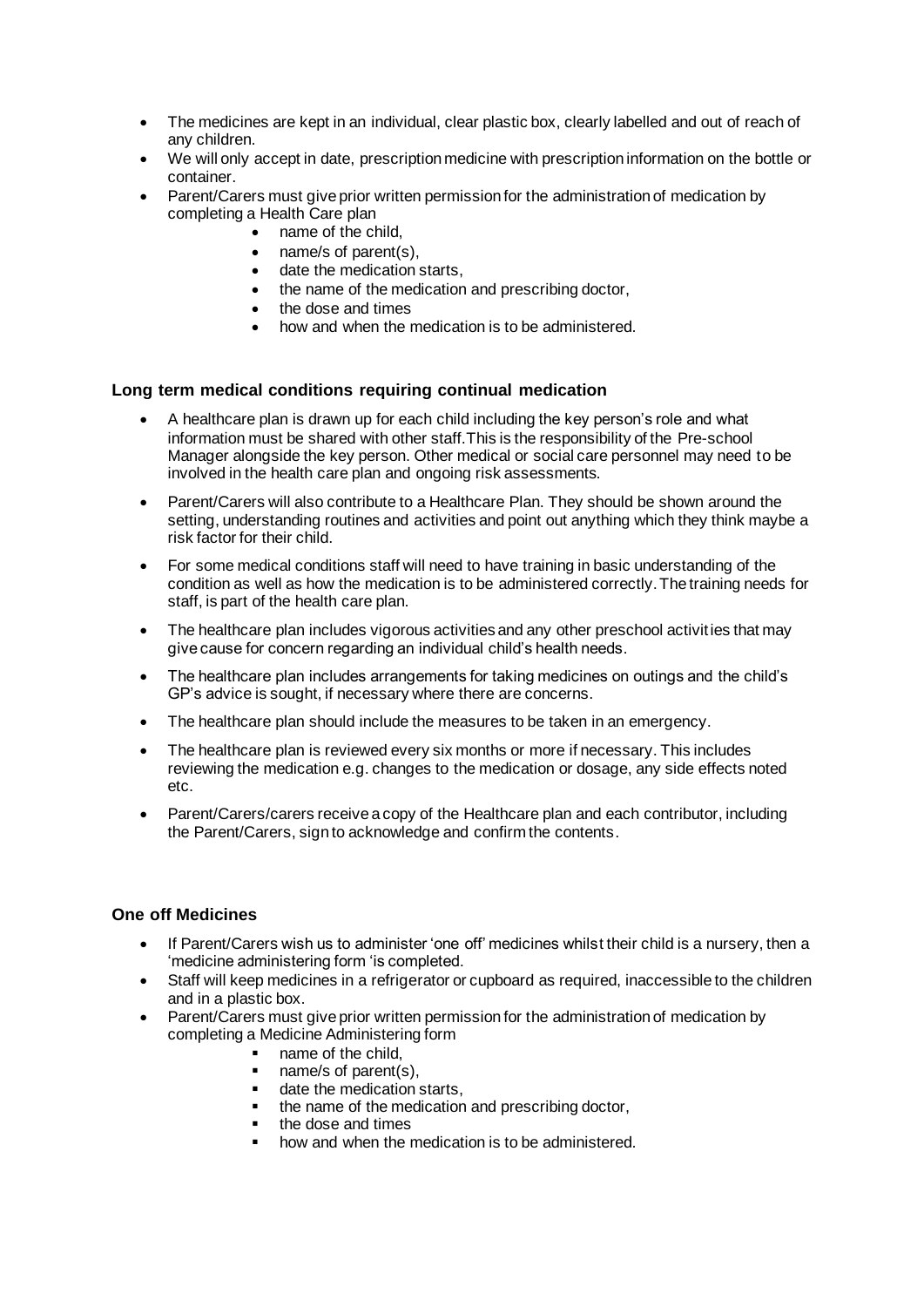# **Dispensing Medication**

- Staff will always check in the child's file and Parent/Carers written instructions to make sure when the next dose is due, how much to administer.
- **2** members of staff are required to witness and sign for any dispensing of medicines to a child
- The dispensing is recorded accurately each time it is given and the dispensing medicine form is signed by **two** staff members, one of which should be the Manager or Deputy Manager.
- 1 staff to administer medicine and the Manager or Deputy to check dosage and child's identity.
- This will be recorded on the child's medicine record sheet and the parent/carer should sign to acknowledge the dispensing of the medicine.
- Every time medicine is administered, staff will enter onto a medicine form, the amount administered as well as the time and date given.

If the administration of prescribed medication requires medical knowledge, individual training is provided for the relevant member of staff by a health professional.

## **If you are in doubt about giving medicine check with the Preschool Manager**

## **Managing medicines on trips and outings**

- If children are going on outings, the key person for the child will accompany the children with a risk assessment, or another member of staff who is fully informed about the child's needs and/or medication.
- Medication for a child is taken in a sealed plastic box clearly labelled with the child's name and the name of the medication. Inside the box is a copy of the consent form and a card to record when it has been given, including all the details that need to be recorded in the medication record as stated above.
- On returning to the setting the card is stapled to the medicine record book and the parent signs it.
- If a child on medication has to be taken to hospital, the child's medication is taken in a sealed plastic box clearly labelled with the child's name and the name of the medication. Inside the box is a copy of the consent form signed by the parent.

#### **This procedure should be read alongside the outings procedure.**

#### **First Aid**

At least one member of staff with a valid paediatric first aid training is on the premises or on an outing at any one time. The paediatric first aid qualification includes first aid training for infants and young children.

Our first aid kit:

- complies with the Health and Safety (First Aid) Regulations 1981;
- is regularly checked by the Health & Safety Officer and re-stocked as necessary;

#### **Staff taking medication/other substances**

- Staff must not be under the influence of alcohol or any other substances that may affect their ability to care for children.
- Staff medication on the premises must be securely stored and out of reach of children at all times.